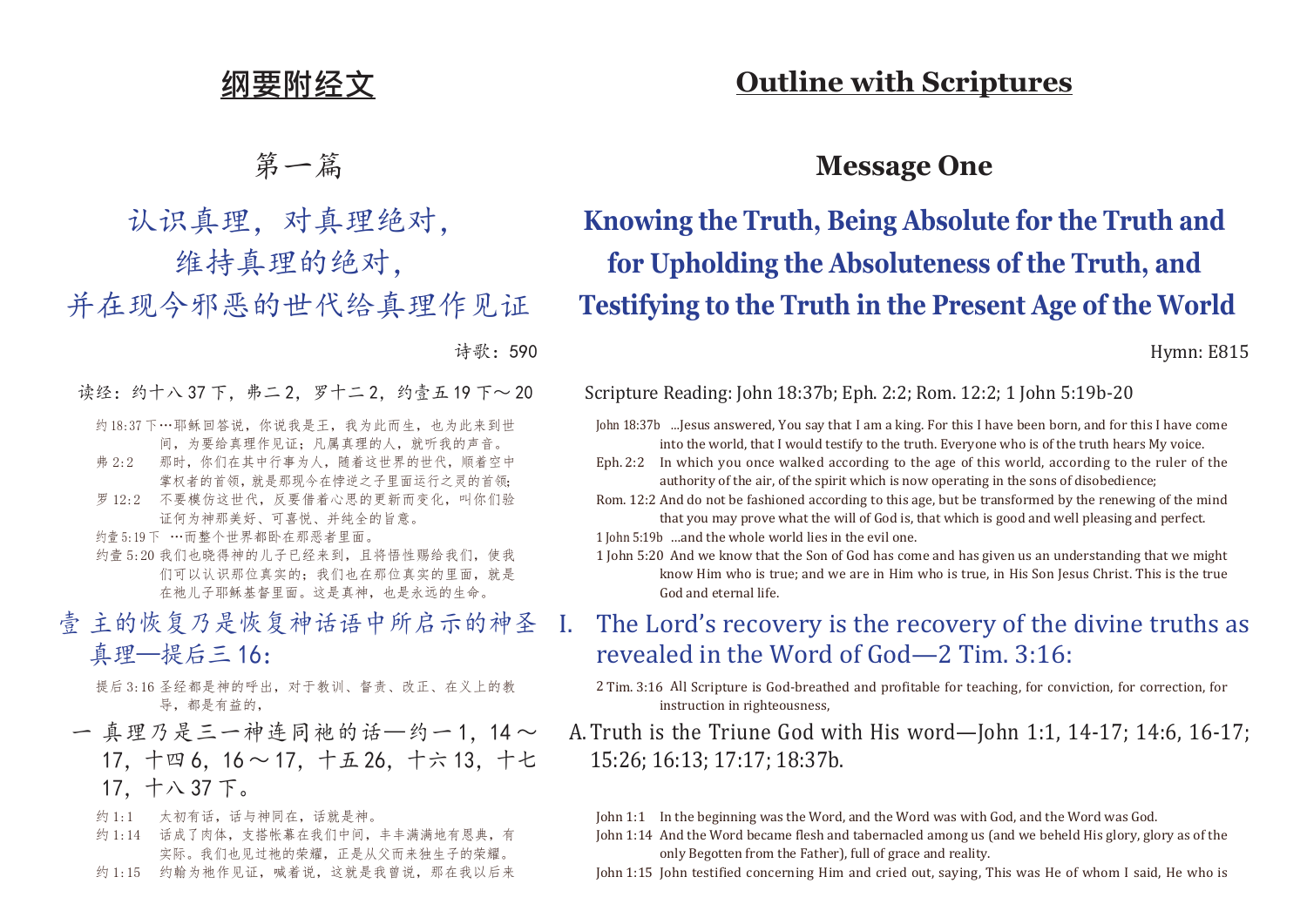的,成了在我以前的,因祂原是比我先的。

- 约 1:16 从祂的丰满里我们都领受了,而且恩上加恩;
- 约 1:17 因为律法是借着摩西赐的,恩典和实际都是借着耶稣基督来的。
- 约 14:6 耶稣说, 我就是道路、实际、生命; 若不借着我, 没有人 能到父那里去。
- 约 14:16 我要求父, 祂必赐给你们另一位保惠师, 叫祂永远与你们 同在,
- 约 14:17 就是实际的灵,乃世人不能接受的,因为不见祂,也不认 识祂:你们却认识祂,因祂与你们同住,且要在你们里面。
- 约 15:26 但我要从父差保惠师来,就是从父出来实际的灵,祂来了, 就要为我作见证:
- 约 16:13 只等实际的灵来了, 祂要引导你们进入一切的实际; 因为 祂不是从自己说的,乃是把祂所听见的都说出来,并要把 要来的事宣示与你们。
- 约 17:17 求你用真理圣别他们,你的话就是真理。
- 约18:37 下…耶稣回答说,你说我是王,我为此而生,也为此来到世 间,为要给真理作见证;凡属真理的人,就听我的声音。
- 二 神话语中的许多真理,已经被遗失、误会、并错 误的应用,因此需要有主的恢复—提后二 15。 提后 2:15 你当竭力将自己呈献神前, 得蒙称许, 作无愧的工人, 正 直地分解真理的话。
- 三 主的恢复有最高的真理,就是在已过历世纪中 所恢复一切真理的终极完成—2,15 节。
	- 提后 2:2 你在许多见证人面前从我所听见的,要托付那忠信、能教 导别人的人。
	- 提后 2:15 你当竭力将自己呈献神前, 得蒙称许, 作无愧的工人, 正 直地分解真理的话。
- 贰 在约翰的著作中,真理这辞的原文

(aletheia,阿利提亚)指神圣经纶的一 切实际,作神圣启示的内容,由神的话传 输并揭示—约十七 17,十八 37 下:

约 17:17 求你用真理圣别他们,你的话就是真理。 约18:37 下…耶稣回答说,你说我是王,我为此而生,也为此来到世 间,为要给真理作见证;凡属真理的人,就听我的声音。

一 真理乃是神,是光也是爱,成为肉体,作神圣 事物的实际, 给我们得着——1,4,14~17。

约 1:1 太初有话, 话与神同在, 话就是神。

约 1:4 牛命在祂里面, 这生命就是人的光。

coming after me has become ahead of me, because He was before me.

- John 1:16 For of His fullness we have all received, and grace upon grace.
- John 1:17 For the law was given through Moses; grace and reality came through Jesus Christ.
- John 14:6 Jesus said to him, I am the way and the reality and the life; no one comes to the Father except through Me.
- John 14:16 And I will ask the Father, and He will give you another Comforter, that He may be with you forever,
- John 14:17 Even the Spirit of reality, whom the world cannot receive, because it does not behold Him or know Him; but you know Him, because He abides with you and shall be in you.
- John 15:26 But when the Comforter comes, whom I will send to you from the Father, the Spirit of reality, who proceeds from the Father, He will testify concerning Me;
- John 16:13 But when He, the Spirit of reality, comes, He will guide you into all the reality; for He will not speak from Himself, but what He hears He will speak; and He will declare to you the things that are coming.

John 17:17 Sanctify them in the truth; Your word is truth.

- John 18:37b …Jesus answered, You say that I am a king. For this I have been born, and for this I have come into the world, that I would testify to the truth. Everyone who is of the truth hears My voice.
- B. Many truths in the Word have been lost, misunderstood, and wrongly applied; thus, there is the need of the Lord's recovery—2 Tim. 2:15.
	- 2 Tim. 2:15 Be diligent to present yourself approved to God, an unashamed workman, cutting straight the word of the truth.
- C. The recovery has the highest truth—the truth that is the consummation of the truths recovered during the past centuries—vv. 2, 15.
	- 2 Tim. 2:2 And the things which you have heard from me through many witnesses, these commit to faithful men, who will be competent to teach others also.
	- 2 Tim. 2:15 Be diligent to present yourself approved to God, an unashamed workman, cutting straight the word of the truth.
- II. In John's writings the Greek word for truth (aletheia) denotes all the realities of the divine economy as the content of the divine revelation, conveyed and disclosed by the holy Word—John 17:17; 18:37b:

John 17:17 Sanctify them in the truth; Your word is truth.

A.Truth is God, who is light and love, incarnated to be the reality of the divine things for our possession—1:1, 4, 14-17.

John 1:1 In the beginning was the Word, and the Word was with God, and the Word was God.

John 1:4 In Him was life, and the life was the light of men.

John 18:37b…Jesus answered, You say that I am a king. For this I have been born, and for this I have come into the world, that I would testify to the truth. Everyone who is of the truth hears My voice.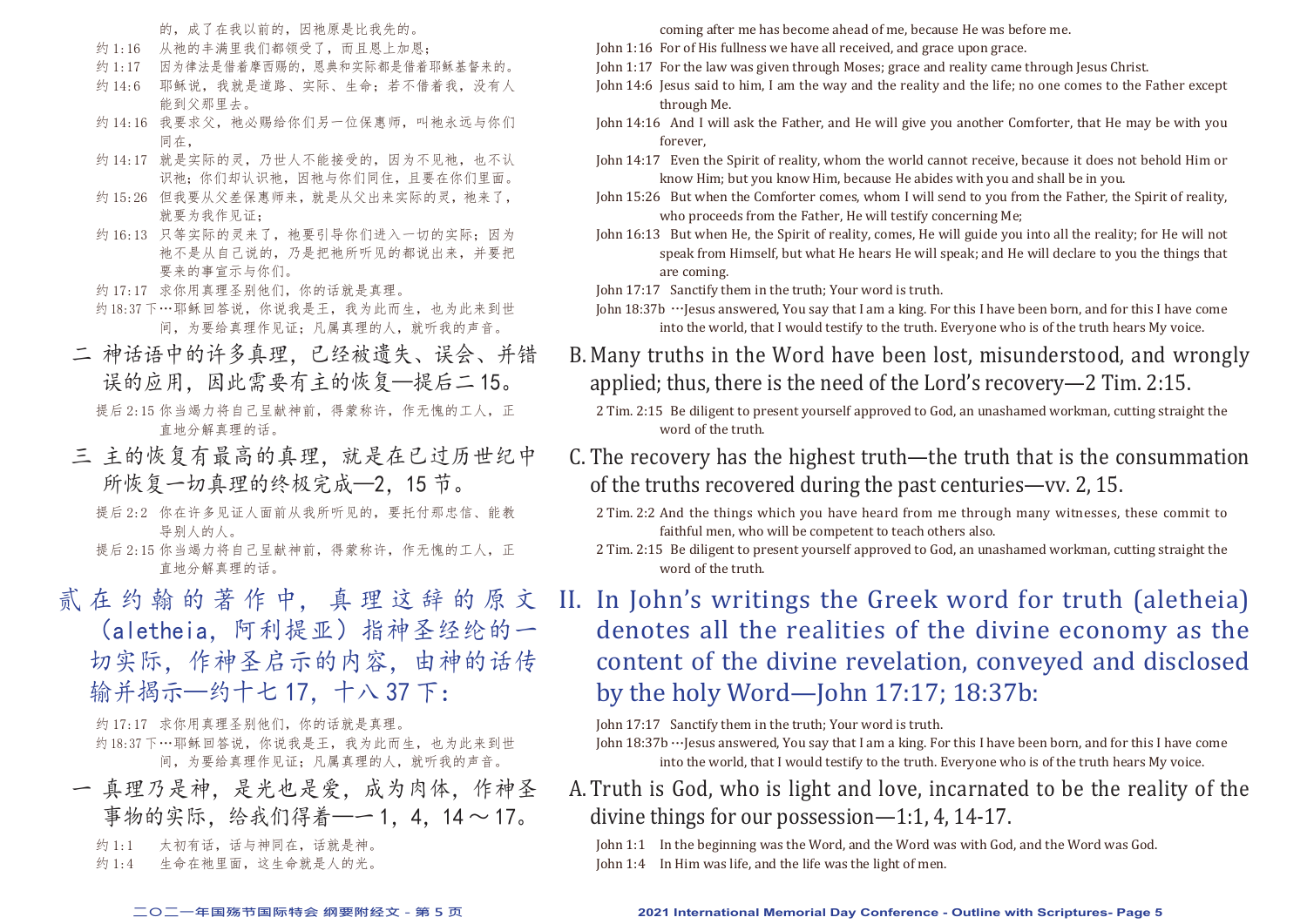- 约 1:14 话成了肉体,支搭帐幕在我们中间,丰丰满满地有恩典,有 实际。我们也见过祂的荣耀,正是从父而来独生子的荣耀。
- 约 1:15 约翰为祂作见证, 喊着说, 这就是我曾说, 那在我以后来 的,成了在我以前的,因祂原是比我先的。
- 约 1:16 从祂的丰满里我们都领受了,而且恩上加恩;
- 约 1:17 因为律法是借着摩西赐的,恩典和实际都是借着耶稣基督来的。
- 二 真理乃是基督,就是成为肉体的神,神格一切的丰满 都有形有体地居住在祂里面,好成为神与人的实际, 旧约一切预表、表号、影儿的实际。和一切神圣、属 灵事物的实际—西二 9,16 ~ 17, 约四 23 ~ 24。
	- 西 2:9 因为神格一切的丰满,都有形有体地居住在基督里面,
	- 西 2:16 所以不拘在饮食上、或在节期、月朔、或安息日方面,都 不可让人论断你们,
	- 西 2:17 这些原是要来之事的影儿,那实体却属于基督。
	- 约 4:23 时候将到, 如今就是了, 那真正敬拜父的, 要在灵和真实 里敬拜祂,因为父寻找这样敬拜祂的人。
	- 约 4:24 神是灵;敬拜祂的,必须在灵和真实里敬拜。
- 三 真理乃是那灵,就是变化形像的基督,是基督 的实际,也是神圣启示的实际—十四16~17. 十五 26,十六 13 ~ 15。
	- 约 14:16 我要求父, 祂必赐给你们另一位保惠师, 叫祂永远与你们 同在,
	- 约 14:17 就是实际的灵,乃世人不能接受的,因为不见祂,也不认 识祂;你们却认识祂,因祂与你们同住,且要在你们里面。
	- 约 15:26 但我要从父差保惠师来,就是从父出来实际的灵, 祂来了, 就要为我作见证,
	- 约 16:13 只等实际的灵来了, 祂要引导你们进入一切的实际; 因为 祂不是从自己说的,乃是把祂所听见的都说出来,并要把 要来的事宣示与你们。
	- 约 16:14 祂要荣耀我, 因为祂要从我有所领受而宣示与你们。
	- 约 16:15 凡父所有的,都是我的,所以我说,祂从我有所领受而要 宣示与你们。
- 四 真理乃是神的话,作神圣的启示,启示并传输 神与基督的实际,以及一切神圣、属灵事物的 实际—十七 17。

约 17:17 求你用真理圣别他们, 你的话就是真理。

五 真理乃是信仰(相信)的内容,即我们所信之事 的具体元素,成了完满福音的实际—弗一 13。

- John 1:14 And the Word became flesh and tabernacled among us (and we beheld His glory, glory as of the only Begotten from the Father), full of grace and reality.
- John 1:15 John testified concerning Him and cried out, saying, This was He of whom I said, He who is coming after me has become ahead of me, because He was before me.
- John 1:16 For of His fullness we have all received, and grace upon grace.

John 1:17 For the law was given through Moses; grace and reality came through Jesus Christ.

- B.Truth is Christ, who is God incarnated and in whom all the fullness of the Godhead dwells bodily, as the reality of God and man, of all the types, figures, and shadows of the Old Testament, and of all the divine and spiritual things—Col. 2:9, 16-17; John 4:23-24.
	- Col. 2:9 For in Him dwells all the fullness of the Godhead bodily,
	- Col. 2:16 Let no one therefore judge you in eating and in drinking or in respect of a feast or of a new moon or of the Sabbath,
	- Col. 2:17 Which are a shadow of the things to come, but the body is of Christ.
	- John 4:23 But an hour is coming, and it is now, when the true worshippers will worship the Father in spirit and truthfulness, for the Father also seeks such to worship Him.
	- John 4:24 God is Spirit, and those who worship Him must worship in spirit and truthfulness.
- C. Truth is the Spirit, who is Christ transfigured, as the reality of Christ and of the divine revelation—14:16-17; 15:26; 16:13-15.
	- John 14:16 And I will ask the Father, and He will give you another Comforter, that He may be with you forever,
	- John 14:17 Even the Spirit of reality, whom the world cannot receive, because it does not behold Him or know Him; but you know Him, because He abides with you and shall be in you.
	- John 15:26 But when the Comforter comes, whom I will send to you from the Father, the Spirit of reality, who proceeds from the Father, He will testify concerning Me;
	- John 16:13 But when He, the Spirit of reality, comes, He will guide you into all the reality; for He will not speak from Himself, but what He hears He will speak; and He will declare to you the things that are coming.

John 16:14 He will glorify Me, for He will receive of Mine and will declare it to you.

- John 16:15 All that the Father has is Mine; for this reason I have said that He receives of Mine and will declare it to you.
- D.Truth is the Word of God as the divine revelation, which reveals and conveys the reality of God and Christ and of all the divine and spiritual things—17:17.

John 17:17 Sanctify them in the truth; Your word is truth.

E. Truth is the contents of the faith (belief), which are the substantial elements of what we believe, as the reality of the full gospel—Eph. 1:13.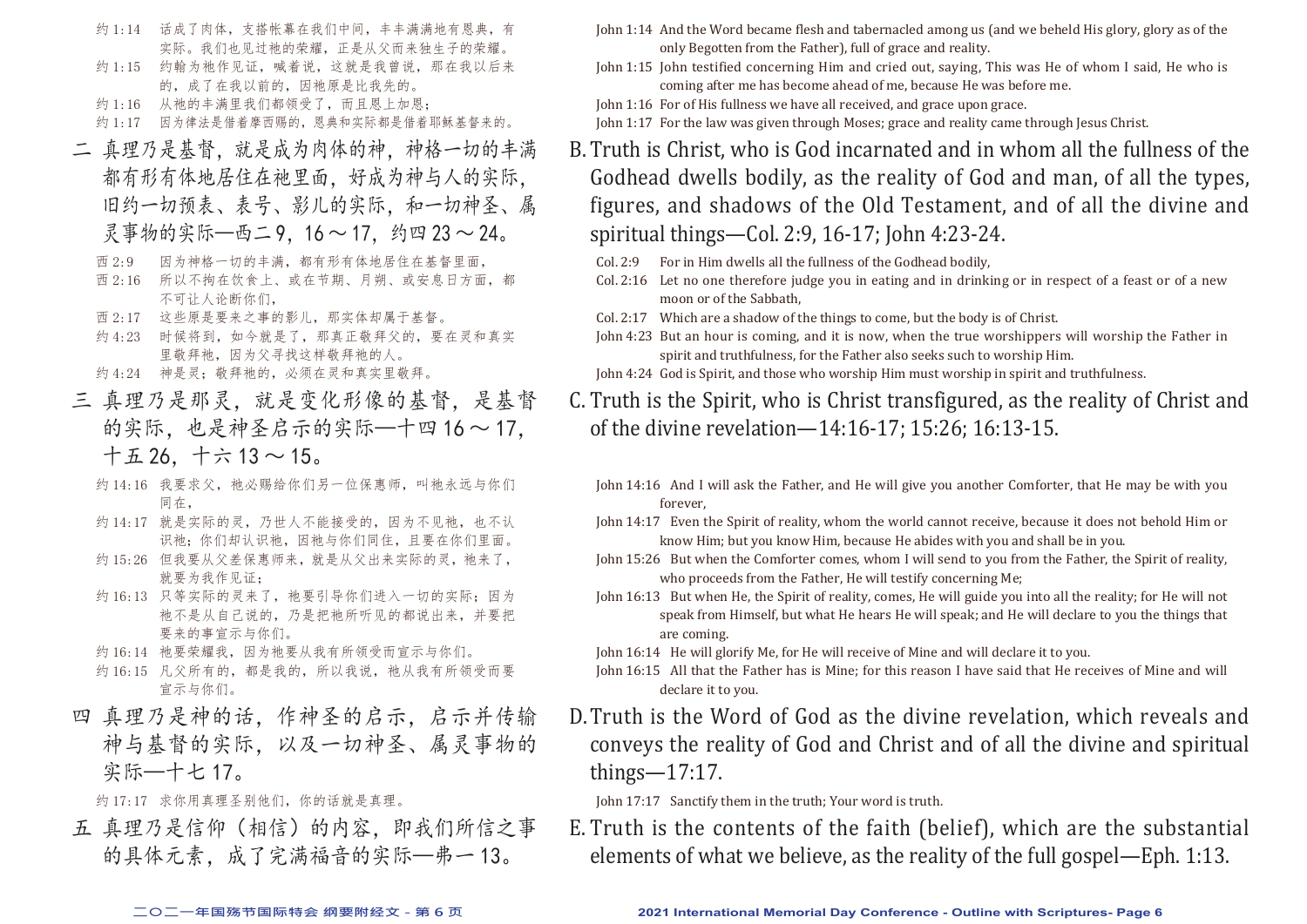- 弗 1:13 你们既听了真理的话, 就是那叫你们得救的福音, 也在祂 里面信了,就在祂里面受了所应许的圣灵为印记;
- 六 真理乃是关于神、宇宙、人、人与神的关系、 以及人与人彼此的关系、人对神的责任等的实 际,这些都是借着受造之物和圣经所启示的—

#### 罗一 18 ~ 20, 二 2, 8, 20。

- 罗 1:18 原来神的忿怒, 从天上显示在那些以不义抑制真理之人一 切的不虔不义上。
- 罗 1:19 因为神的事情,人所能知道的,原显明在人里面,因为神 已经给他们显明了。
- 罗 1:20 自从创造世界以来,神那看不见永远的大能,和神性的特 征,是人所洞见的,乃是借着受造之物,给人晓得的,叫 人无法推诿;
- 罗 2:2 我们知道行这样事的人,神必按真理审判他。
- 罗 2:8 唯有私图好争,不信从真理,反信从不义的,就以忿怒、 恼恨报应他们:
- 罗 2:20 是愚昧人的管教者,是幼稚人的教师,在律法上有知识和 真理的规模;
- 七 真理乃是真实、可信、真诚、诚实、可靠、信实; 就着神说,是神圣的美德,就着人说,是人性 的美德,并且是神圣流出—三7,十五8,林后 十一 10,约壹三 18。
	- 罗 3:7 但神的真实,若因我的虚谎,越发洋溢出祂的荣耀,为什 么我还受审判像罪人一样?
	- 罗 15:8 我说,基督是为神的真实,作了受割礼之人的执事,要证 实对列祖的应许,
	- 林后 11:10 基督的真实在我里面,这夸口在亚该亚一带,是不会在 我身上被堵住的。
	- 约壹 3:18 孩子们, 我们相爱, 不要只在言语和舌头上, 总要在行为 和真诚上。
- 八 真理指实在或真实的事物、事情(事实)的真相 或实情、实际、真确;与虚假、欺骗、伪装、伪善、 错谬相对—可十二 32. 约十六 7. 罗一 25。
	- 可 12:32 那经学家对祂说,夫子,不错,你说的是真实的,神只有 一位,除了祂以外,再没有别神;
	- 约 16:7 然而我将真情告诉你们,我去是与你们有益的。因为我若不 去,保惠师就不到你们这里来;我若去,就差祂到你们这里来。
	- 罗 1:25 他们将神的真实换为虚谎, 夫敬拜事奉受造之物, 不敬拜 事奉那创造者; 祂乃是当受颂赞的, 直到永远。阿们。
- Eph. 1:13 In whom you also, having heard the word of the truth, the gospel of your salvation, in Him also believing, you were sealed with the Holy Spirit of the promise,
- F. Truth is the reality concerning God, the universe, man, man's relationship with God and with his fellow man, and man's obligation to God, as revealed through creation and the Scriptures—Rom. 1:18-20; 2:2, 8, 20.
	- Rom. 1:18 For the wrath of God is revealed from heaven upon all ungodliness and unrighteousness of men who hold down the truth in unrighteousness,
	- Rom. 1:19 Because that which is known of God is manifest within them, for God manifested it to them.
	- Rom. 1:20 For the invisible things of Him, both His eternal power and divine characteristics, have been clearly seen since the creation of the world, being perceived by the things made, so that they would be without excuse;
	- Rom. 2:2 But we know that the judgment of God is according to truth upon those who practice such things.
	- Rom. 2:8 But to those who are selfishly contentious and disobedient to the truth and obey unrighteousness, wrath and fury.
	- Rom. 2:20 One who disciplines the foolish, a teacher of babes, having the proper form of the knowledge and truth in the law;
- G. Truth is the genuineness, truthfulness, sincerity, honesty, trustworthiness, and faithfulness of God as a divine virtue and of man as a human virtue, and as an issue of the divine reality—3:7; 15:8; 2 Cor. 11:10; 1 John 3:18.
	- Rom. 3:7 But if the truthfulness of God has abounded in my lie unto His glory, why still am I also being judged as a sinner?
	- Rom. 15:8 For I say that Christ has become a servant of the circumcision for the sake of God's truthfulness, to confirm the promises given to the fathers,
	- 2 Cor. 11:10The truthfulness of Christ is in me, that this boasting shall not be stopped as it regards me in the regions of Achaia.
	- 1 John 3:18 Little children, let us not love in word nor in tongue but in deed and truthfulness.
- H.Truth denotes things that are true or real, the true or real state of affairs (facts), reality, veracity, as the opposite of falsehood, deception, dissimulation, hypocrisy, and error—Mark 12:32; John 16:7; Rom. 1:25.
	- Mark 12:32 And the scribe said to Him, Well said, Teacher; in truth You have said that He is one and there is not another besides Him;
	- John 16:7 But I tell you the truth, It is expedient for you that I go away; for if I do not go away, the Comforter will not come to you; but if I go, I will send Him to you.
	- Rom. 1:25 Who exchanged the truth of God for the lie, and worshipped and served the creation rather than the Creator, who is blessed forever. Amen.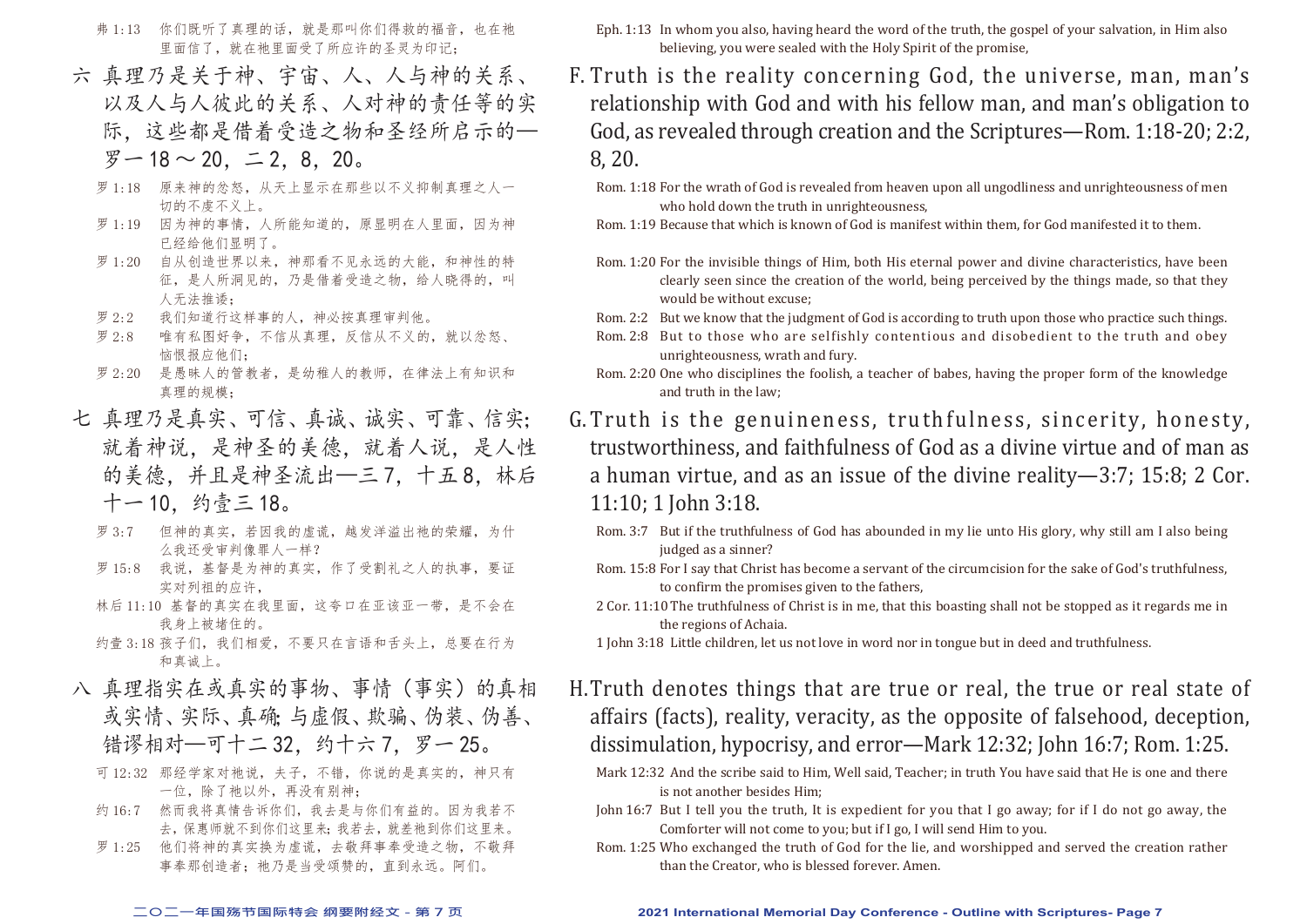- 叁 神圣的真理是绝对的,我们必须对真理 绝对,并维持神圣真理的绝对—约叁3~
	- 4,8:
	- 约叁 3 有弟兄来见证你持守真理,就是你在真理中行事为人,我 就大大欢乐。
	- 约叁 4 我听见我的儿女们在真理中行事为人,我的喜乐就没有比 这个更大的。
	- 约叁 8 所以我们应该款待、供应这样的人,使我们能成为在真理 上的同工。
- 一 对真理绝对,就是不顾情感,就是不讲关系,就 是不为着个人—太十六 24 ~ 25,彼前一 22:
	- 太 16:24 于是耶稣对门徒说,若有人要跟从我,就当否认己,背起 他的十字架,并跟从我。
	- 太 16:25 因为凡要救自己魂生命的, 必丧失魂生命; 凡为我丧失自 己魂生命的,必得着魂生命。
	- 彼前 1:22 你们既因顺从真理,洁净了自己的魂,以致爱弟兄没有假 冒,就当从清洁的心里彼此热切相爱;
	- 1 真理是唯一的标准,我们必须站在真理一边反对自 己;唯有当我们从自己里面得蒙拯救,才有可能维 特直理的绝对一约八 32,约贰 2, 约叁 3 ~ 4。
	- 约 8:32 你们必认识真理,真理必叫你们得以自由。
	- 约贰 2 爱你们是因真理的缘故, 这真理存在我们里面, 也必永远 与我们同在。
	- 约叁 3 有弟兄来见证你持守真理,就是你在真理中行事为人,我 就大大欢乐。
	- 约叁 4 我听见我的儿女们在真理中行事为人,我的喜乐就没有比 这个更大的。
	- 2 真理对我们若不是绝对的事,我们就是不认识神, 也不认识神的话—帖后二 10,约壹五 20。
	- 帖后 2:10 并且在那灭亡的人身上,行各样不义的欺骗;因他们不领 受对真理的爱,使他们得救。
	- 约壹 5:20 我们也晓得神的儿子已经来到, 且将悟性赐给我们, 使我 们可以认识那位真实的;我们也在那位真实的里面,就是 在祂儿子耶稣基督里面。这是真神,也是永远的生命。
- 3 我们对直理若不绝对,就会为我们自己或自己的愿 望,牺牲神的真理—箴二三 23。

# III. The divine truth is absolute, and we must be absolute for the truth and for upholding the absoluteness of the divine truth—3 John 3-4, 8:

- 3 John 3 For I rejoiced greatly at the brothers' coming and testifying to your steadfastness in the truth, even as you walk in truth.
- 3 John 4 I have no greater joy than these things, that I hear that my children are walking in the truth.
- 3 John 8 We therefore ought to support such ones that we may become fellow workers in the truth.
- A.To be absolute to the truth means to set aside feelings, to ignore personal relationships, and to not stand for the self—Matt. 16:24-25; 1 Pet. 1:22:
	- Matt. 16:24 Then Jesus said to His disciples, If anyone wants to come after Me, let him deny himself and take up his cross and follow Me.
	- Matt. 16:25 For whoever wants to save his soul-life shall lose it; but whoever loses his soul-life for My sake shall find it.
	- 1 Pet. 1:22Since you have purified your souls by your obedience to the truth unto unfeigned brotherly love, love one another from a pure heart fervently,
	- 1.The truth is the unique standard, and we must stand on the side of the truth to oppose ourselves; upholding the absoluteness of the truth is possible only when we are delivered from ourselves—John 8:32; 2 John 2; 3 John 3-4.

John 8:32 And you shall know the truth, and the truth shall set you free.

- 2 John 2 For the sake of the truth which abides in us and will be with us forever:
- 3 John 3 For I rejoiced greatly at the brothers' coming and testifying to your steadfastness in the truth, even as you walk in truth.
- 3 John 4 I have no greater joy than these things, that I hear that my children are walking in the truth.
- 2.If the truth is not something absolute for us, we do not know God, and we do not know God's word—2 Thes. 2:10; 1 John 5:20.
- 2 Thes. 2:10And in all deceit of unrighteousness among those who are perishing, because they did not receive the love of the truth that they might be saved.
- 1 John 5:20 And we know that the Son of God has come and has given us an understanding that we might know Him who is true; and we are in Him who is true, in His Son Jesus Christ. This is the true God and eternal life.
- 3.If we are not absolute for the truth, we will sacrifice God's truth for ourselves or our own desires—Prov. 23:23.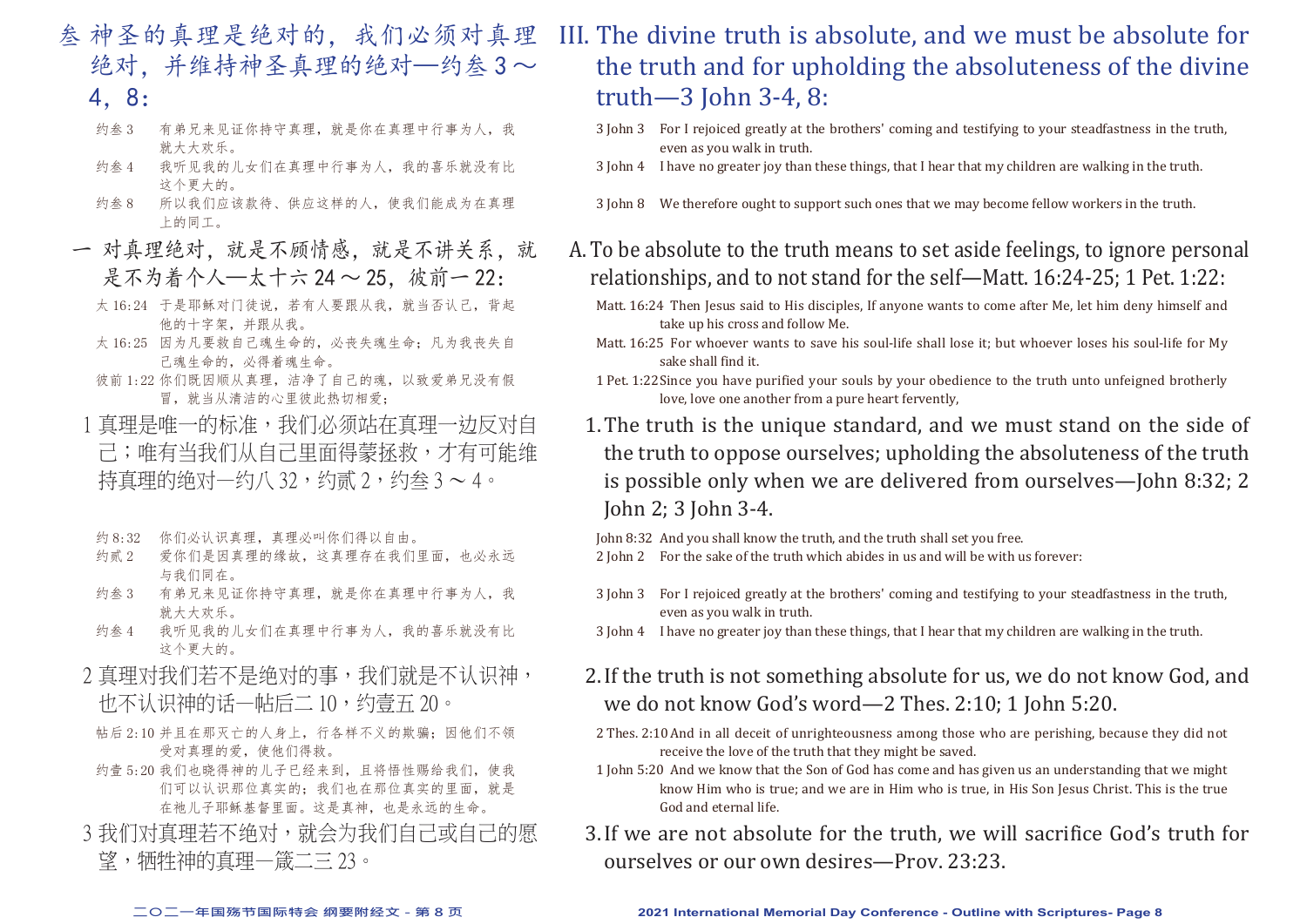箴 23:23 你当买真理,不可出卖;要买智慧、训诲和聪明。

- 4 我们需要尊重神的真理,走真理的路,一点不季屈 真理—彼后二 2。
	- 彼后 2:2 也有许多人将要随从他们的邪荡,叫真理的路因他们的缘 故被毁谤;
- 二 我们应当对客观的真理和主观的真理绝对—约 八 32,十四 6:
	- 约 8:32 你们必认识真理,真理必叫你们得以自由。
	- 约 14:6 耶稣说, 我就是道路、实际、生命; 若不借着我, 没有人 能到父那里去。
- 1 圣经中的直理有客观的一面和主观的一面;客观的 一面是为着主观的一面—罗八 34,10,西三 1,一
- 27。
- 罗 8:34 谁能定我们的罪?有基督耶稣已经死了,而且已经复活了, 现今在神的右边,还为我们代求。
- 罗 8:10 但基督若在你们里面,身体固然因罪是死的,灵却因义是 生命。
- 西 3:1 所以你们若与基督一同复活,就当寻求在上面的事,那里 有基督坐在神的右边。
- 西 1:27 神愿意叫他们知道,这奥秘的荣耀在外邦人中是何等的丰 富,就是基督在你们里面成了荣耀的盼望;
- 2 客观的道理是为着主观的直理,主要 着产生召会—约贰 1~2,4,约叁 3~4,7~
	- $9 + \circ$
	- 约贰 1 作长老的写信给蒙拣选的夫人和她的儿女,就是我真实所 爱的;不单我爱,也是一切认识真理之人所爱的;
	- 约贰 2 爱你们是因真理的缘故,这真理存在我们里面,也必永远 与我们同在。
	- 约贰 4 我看到你的儿女,有照着我们从父所受的诫命,在真理中 行事为人的,就大大欢乐。
	- 约叁 3 有弟兄来见证你持守真理,就是你在真理中行事为人,我 就大大欢乐。
	- 约叁 4 我听见我的儿女们在真理中行事为人,我的喜乐就没有比 这个更大的。
	- 约叁 7 因他们是为那名出外,对于外邦人一无所取。
	- 约叁 8 所以我们应该款待、供应这样的人,使我们能成为在真理 上的同工。
- 约叁 9 上 我曾略略的写信给召会: …

3 主渴望恢复圣经中的主观直理, 特别是关于三一

Prov. 23:23 Buy truth, and do not sell it; / Buy wisdom and instruction and understanding.

- 4.We should honor God's truth, take the way of the truth, and not compromise the truth in any way—2 Pet. 2:2.
	- 2 Pet. 2:2 And many will follow their licentiousness, because of whom the way of the truth will be reviled.
- B.We should be absolute for both the objective truths and subjective truths— John 8:32; 14:6:

John 8:32 And you shall know the truth, and the truth shall set you free.

- John 14:6 Jesus said to him, I am the way and the reality and the life; no one comes to the Father except through Me.
- 1.The truths in the Bible have both an objective aspect and a subjective aspect; the objective aspect is for the subjective aspect—Rom. 8:34, 10; Col. 3:1; 1:27.
	- Rom. 8:34 Who is he who condemns? It is Christ Jesus who died and, rather, who was raised, who is also at the right hand of God, who also intercedes for us.
- Rom. 8:10 But if Christ is in you, though the body is dead because of sin, the spirit is life because of righteousness.
- Col. 3:1 If therefore you were raised together with Christ, seek the things which are above, where Christ is, sitting at the right hand of God.
- Col. 1:27 To whom God willed to make known what are the riches of the glory of this mystery among the Gentiles, which is Christ in you, the hope of glory,
- 2.The objective doctrines are for the subjective truths, and the subjective truths are for the producing of the church—2 John 1-2, 4; 3 John 3-4, 7-9a.
- 2 John 1 The elder to the chosen lady and to her children, whom I love in truthfulness, and not only I but also all those who know the truth,
- 2 John 2 For the sake of the truth which abides in us and will be with us forever:
- 2 John 4 I rejoiced greatly that I have found some of your children walking in truth, even as we received commandment from the Father.
- 3 John 3 For I rejoiced greatly at the brothers' coming and testifying to your steadfastness in the truth, even as you walk in truth.
- 3 John 4 I have no greater joy than these things, that I hear that my children are walking in the truth.
- 3 John 7 For on behalf of the Name they went out, taking nothing from the Gentiles.
- 3 John 8 We therefore ought to support such ones that we may become fellow workers in the truth.
- 3 John 9a I wrote something to the church;…
- 3.The Lord desires to recover the subjective truths in the Holy

#### **二○二一年国殇节国际特会 纲要附经文 - 第 9 页 2021 International Memorial Day Conference - Outline with Scriptures- Page 9**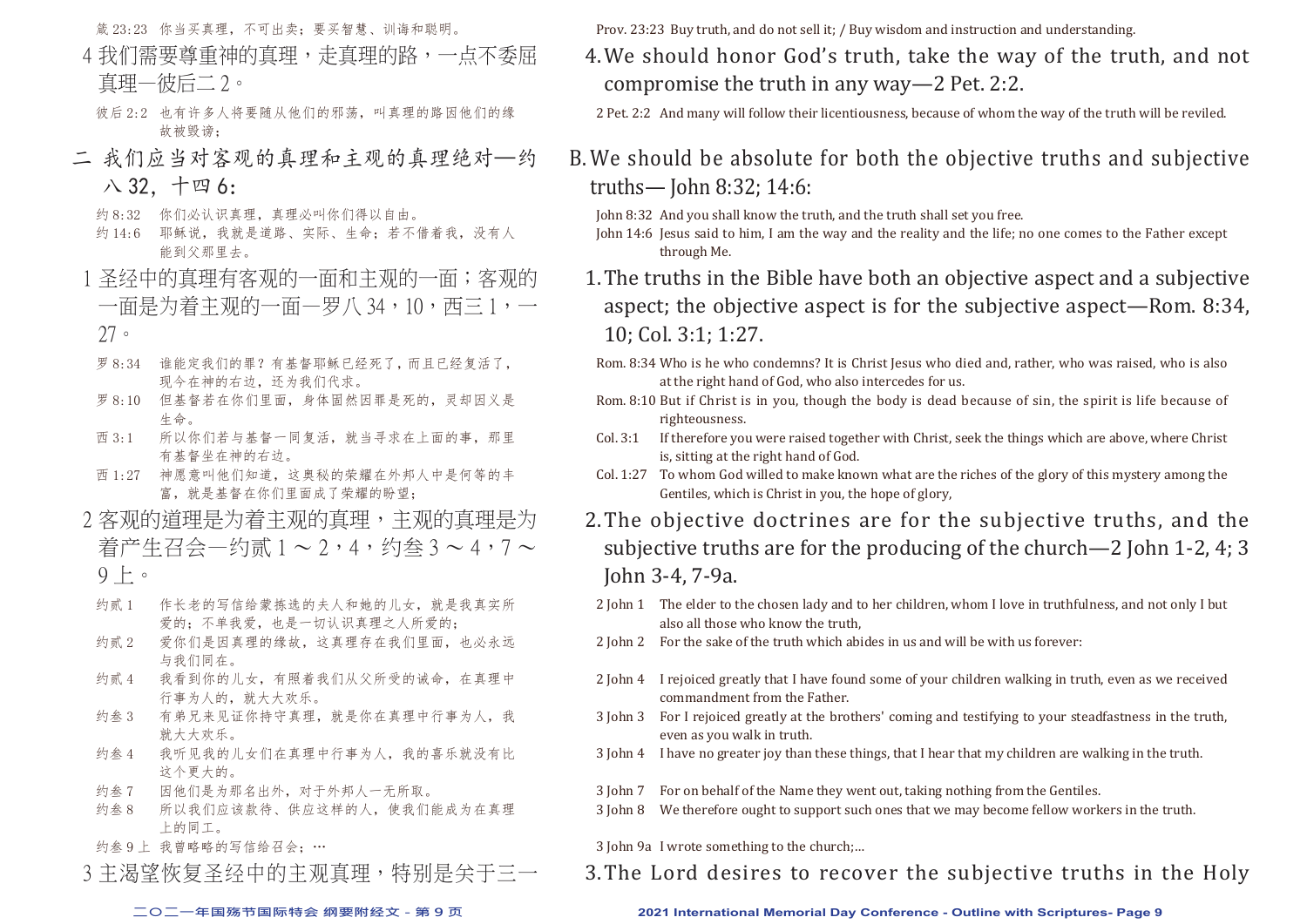#### 神和召会之真理的主观一面—约一 14,十四 16 ~ 20,提前六 15 ~ 16,提后四 22,三 15 ~ 16。

- 约 1:14 话成了肉体,支搭帐幕在我们中间,丰丰满满地有恩典,有 实际。我们也见过祂的荣耀,正是从父而来独生子的荣耀。
- 约 14:16 我要求父, 祂必赐给你们另一位保惠师, 叫祂永远与你们 同在,
- 约 14:17 就是实际的灵,乃世人不能接受的,因为不见祂,也不认 识祂;你们却认识祂,因祂与你们同住,且要在你们里面。
- 约 14:18 我不撇下你们为孤儿, 我正往你们这里来。
- 约 14:19 还有不多的时候,世人不再看见我,你们却看见我,因为 我活着,你们也要活着。
- 约 14:20 到那日, 你们就知道我在我父里面, 你们在我里面, 我也 在你们里面。
- 提前 6:15 在适当的时期, 那可称颂、独有权能的, 万王之王, 万主 之主,
- 提前 6:16 就是那独一不死,住在不能靠近的光中,是人未曾看见, 也不能看见的,要将基督这显现显明出来。愿尊贵和永远 的权能都归与祂。阿们。
- 提后 4:22 愿主与你的灵同在。愿恩典与你们同在。
- 提后 3:15 并且知道你是从小明白圣经;这圣经能使你借着相信基督 耶稣,有得救的智慧。
- 提后 3:16 圣经都是神的呼出,对于教训、督责、改正、在义上的教 导,都是有益的,
- 4 许多重要的主观真理埋没了,但在主的恢复里, 这 些真理又复活过来,成为得恢复、得复活的真理— 约十七 17,十八 37 下。

约 17:17 求你用真理圣别他们,你的话就是真理。

约18:37 下…耶稣回答说,你说我是王,我为此而生,也为此来到世 间,为要给真理作见证;凡属真理的人,就听我的声音。

肆 当我们在"这世界的世代"中, 给真理作见 证,我们是与得胜的基督是一,争战敌挡魔 鬼撒但,说谎者的父,"这世界的王","这 世代的神",他"弄瞎了…不信者的心思"— 弗二 2, 约八 44, 十二 31, 林后四 4:

弗 2:2 那时,你们在其中行事为人,随着这世界的世代,顺着空中 掌权者的首领,就是那现今在悖逆之子里面运行之灵的首领; 约 8:44 你们是出于那父魔鬼, 你们父的私欲, 你们愿意行。他从

#### Scriptures, especially the subjective aspect of the truth concerning the Triune God and the church—John 1:14; 14:16-20; 1 Tim. 6:15-16; 2 Tim. 4:22; 3:15-16.

- John 1:14 And the Word became flesh and tabernacled among us (and we beheld His glory, glory as of the only Begotten from the Father), full of grace and reality.
- John 14:16 And I will ask the Father, and He will give you another Comforter, that He may be with you forever,
- John 14:17 Even the Spirit of reality, whom the world cannot receive, because it does not behold Him or know Him; but you know Him, because He abides with you and shall be in you.
- John 14:18 I will not leave you as orphans; I am coming to you.
- John 14:19 Yet a little while and the world beholds Me no longer, but you behold Me; because I live, you also shall live.

John 14:20 In that day you will know that I am in My Father, and you in Me, and I in you.

- 1 Tim. 6:15 Which in its own times the blessed and only Sovereign will show, the King of those who reign as kings and Lord of those who rule as lords,
- 1 Tim. 6:16 Who alone has immortality, dwelling in unapproachable light, whom no man has seen nor can see, to whom be honor and eternal might. Amen.
- 2 Tim. 4:22 The Lord be with your spirit. Grace be with you.
- 2 Tim. 3:15 And that from a babe you have known the sacred writings, which are able to make you wise unto salvation through the faith which is in Christ Jesus.
- 2 Tim. 3:16 All Scripture is God-breathed and profitable for teaching, for conviction, for correction, for instruction in righteousness,
- 4.Many crucial subjective truths have been buried, but in the Lord's recovery these truths have been resurrected to become recovered, resurrected truths— John 17:17; 18:37b.

John 17:17 Sanctify them in the truth; Your word is truth.

John 18:37b …Jesus answered, You say that I am a king. For this I have been born, and for this I have come into the world, that I would testify to the truth. Everyone who is of the truth hears My voice.

IV. When we testify to the truth in "the age of this world," we are one with the victorious Christ in fighting against Satan, the devil, the father of lies, "the ruler of this world," "the god of this age" who "has blinded the thoughts of the unbelievers"—Eph. 2:2; John 8:44; 12:31; 2 Cor. 4:4:

Eph. 2:2 In which you once walked according to the age of this world, according to the ruler of the authority of the air, of the spirit which is now operating in the sons of disobedience;

John 8:44 You are of your father the devil, and you want to do the desires of your father. He was a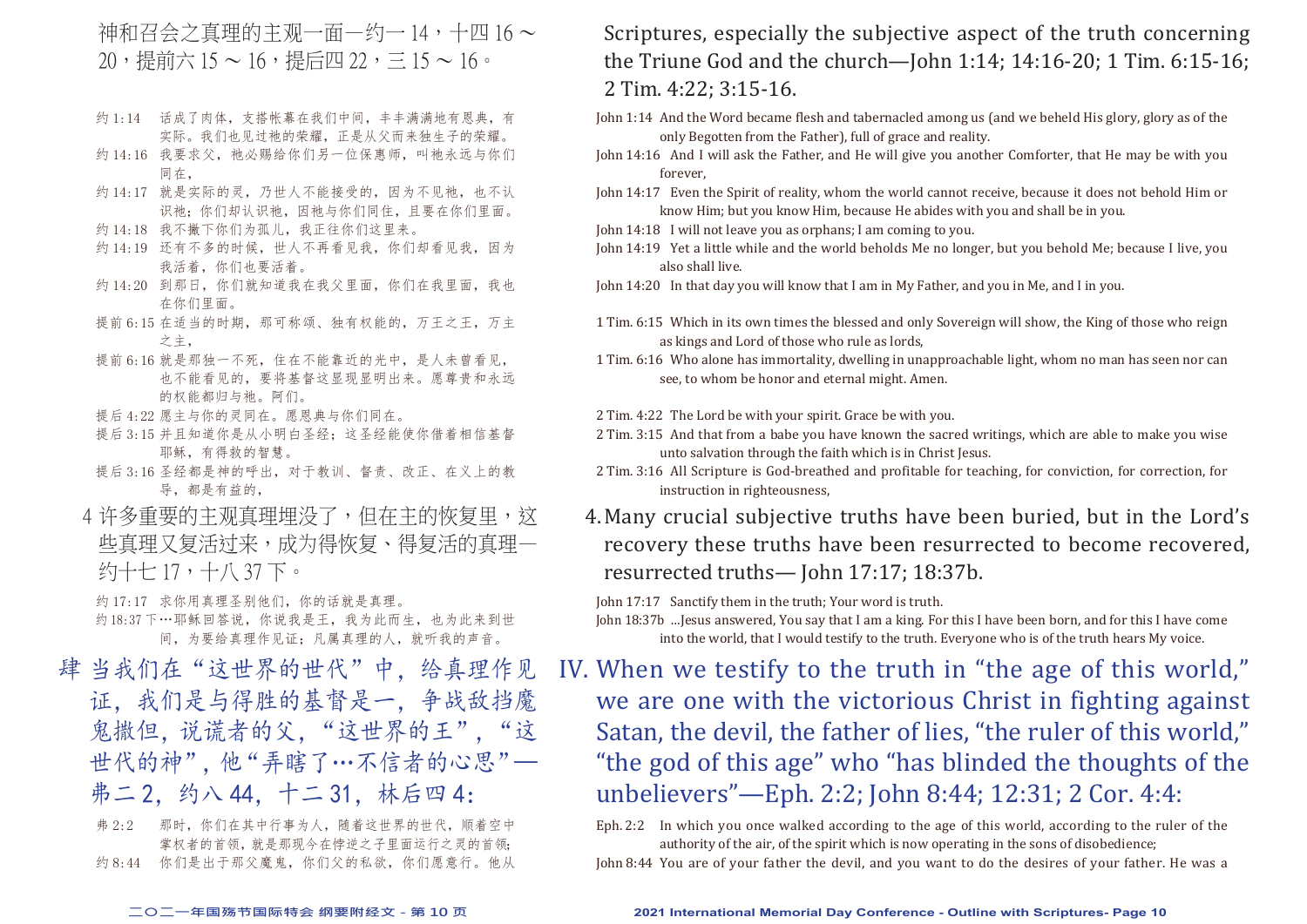起初就是杀人的,并且不站在真理中,因为在他里面没有 真理。他说谎是出于他自己的私有物,因他是说谎的,也 是说谎者的父。

- 约 12:31 现在这世界受审判, 这世界的王要被赶出去。
- 林后 4:4 在他们里面, 这世代的神弄瞎了他们这不信者的心思, 叫 基督荣耀之福音的光照,不照亮他们;基督本是神的像。
- 一 魔鬼的本性是虚谎,并且带来死亡和黑暗;有 黑暗就有虚谎。虚谎与真理相对—约八 44:
	- 约 8:44 你们是出于那父魔鬼, 你们父的私欲, 你们愿意行。他从 起初就是杀人的,并且不站在真理中,因为在他里面没有 真理。他说谎是出于他自己的私有物,因他是说谎的,也 是说谎者的父。
- 1 魔鬼"不站在直理中,因为在他里面没有直理" 44 节。
- 约 8:44 你们是出于那父魔鬼, 你们父的私欲, 你们愿意行。他从 起初就是杀人的,并且不站在真理中,因为在他里面没有 真理。他说谎是出于他自己的私有物,因他是说谎的,也 是说谎者的父。
- 2 撒但的黑暗与神圣的 真理相对—约壹一 6。
- 约壹 1:6 我们若说我们与神有交通, 却在黑暗里行, 就是说谎话, 不行真理了;
- 3 神圣的直理是神圣之光的彰显;照样,撒但的谎话 乃是撒但黑暗的彰显—约八 12,44。
- 约 8:12 干是耶稣又对众人讲论说,我是世界的光,跟从我的,就 绝不在黑暗里行,必要得着生命的光。
- 约 8:44 你们是出于那父魔鬼, 你们父的私欲, 你们愿意行。他从 起初就是杀人的,并且不站在真理中,因为在他里面没有 真理。他说谎是出于他自己的私有物,因他是说谎的,也 是说谎者的父。
- 二 "这世代的神"乃是那迷惑者撒但,现今世代 的管辖者;他统治着今天的世界,弄瞎不信者 的思想和心思,猎取人的敬拜—林后四 4:

林后 4:4 在他们里面, 这世代的神弄瞎了他们这不信者的心思, 叫 基督荣耀之福音的光照,不照亮他们;基督本是神的像。 1 林后四章四节的"弄瞎",意思是蒙蔽人的悟性。 林后 4:4 在他们里面,这世代的神弄瞎了他们这不信者的心思,叫

murderer from the beginning and does not stand in the truth, because there is no truth in him. When he speaks the lie, he speaks it out of his own possessions; for he is a liar and the father of it.

John 12:31 Now is the judgment of this world; now shall the ruler of this world be cast out.

- 2 Cor. 4:4 In whom the god of this age has blinded the thoughts of the unbelievers that the illumination of the gospel of the glory of Christ, who is the image of God, might not shine on them.
- A.The devil's nature is a lie and brings in death and darkness; with darkness is falsehood, the opposite of truth—John 8:44:
	- John 8:44 You are of your father the devil, and you want to do the desires of your father. He was a murderer from the beginning and does not stand in the truth, because there is no truth in him. When he speaks the lie, he speaks it out of his own possessions; for he is a liar and the father of it.
	- 1.The devil "does not stand in the truth, because there is no truth in him"— v. 44.
		- John 8:44 You are of your father the devil, and you want to do the desires of your father. He was a murderer from the beginning and does not stand in the truth, because there is no truth in him. When he speaks the lie, he speaks it out of his own possessions; for he is a liar and the father of it.
	- 2.The satanic darkness is versus the divine light, and the satanic lie is versus the divine truth—1 John 1:6.
		- 1 John 1:6 If we say that we have fellowship with Him and yet walk in the darkness, we lie and are not practicing the truth;
	- 3.As the divine truth is the expression of the divine light, so the satanic lie is the expression of the satanic darkness—John 8:12, 44.
	- John 8:12 Again therefore Jesus spoke to them, saying, I am the light of the world; he who follows Me shall by no means walk in darkness, but shall have the light of life.
	- John 8:44 You are of your father the devil, and you want to do the desires of your father. He was a murderer from the beginning and does not stand in the truth, because there is no truth in him. When he speaks the lie, he speaks it out of his own possessions; for he is a liar and the father of it.
- B."The god of this age" is Satan, the deceiver, the ruler of this present age; he dominates today's world and hunts for man's worship by blinding the thoughts, the minds, of the unbelievers—2 Cor. 4:4:
	- 2 Cor. 4:4 In whom the god of this age has blinded the thoughts of the unbelievers that the illumination of the gospel of the glory of Christ, who is the image of God, might not shine on them.
	- 1.Blinded in 2 Corinthians 4:4 means to veil a person's understanding.
	- 2 Cor. 4:4 In whom the god of this age has blinded the thoughts of the unbelievers that the illumination of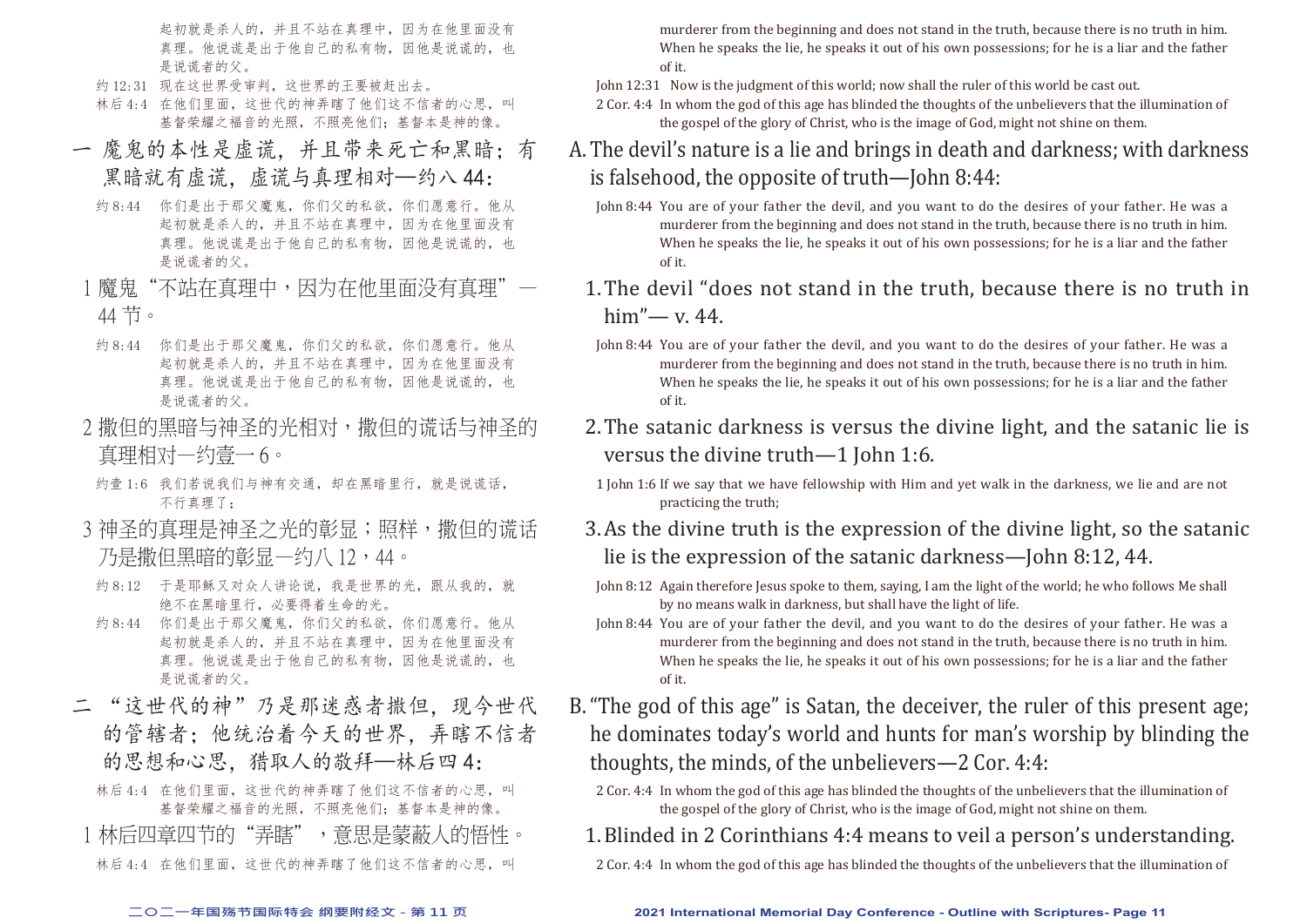基督荣耀之福音的光照,不照亮他们;基督本是神的像。 2 这节的"心思〔直译,思想〕",意指心思的悟性。

- 林后 4:4 在他们里面,这世代的神弄瞎了他们这不信者的心思,叫 基督荣耀之福音的光照,不照亮他们;基督本是神的像。
- 三 "整个世界都卧在那恶者里面"—约壹五 19 下: 约壹 5:19 节下…而整个世界都卧在那恶者里面。
- 1 整个撒但的世界系统,和世界上的人,就是堕 落的人类,被动的卧在那恶者撒但霸占并操纵 的手下。
- 2 在原文里"那恶者"乃是指致命、有害的邪恶,影 响别人成为邪恶的;这样的恶者,就是整个世界都 卧在他里面的魔鬼撒但—19 节下。

约壹 5:19 节下…而整个世界都卧在那恶者里面。

3 当主的肉体被钉十字架,而把世界的王撒但赶出 去,这邪恶的体系,黑暗的国度,也就受了审判— 约十二 31,十四 30,十六 11。

约 12:31 现在这世界受审判, 这世界的王要被赶出去。

约 14:30 以后我不再同你们多说话,因为这世界的王将到,他在我 里面是毫无所有;

约 16:11 为审判,是因这世界的王受了审判。

- 四 以弗所二章二节里的"这世界",指由许多世 代所组成的撒但系统:
	- 弗 2:2 那时, 你们在其中行事为人, 随着这世界的世代, 顺着空中 掌权者的首领,就是那现今在悖逆之子里面运行之灵的首领;
- 1 一个世代是指世界这撒但系统的一部分。
- 2 以弗所二章二节的"世代"是指撒但系统现今时髦 的表现,为撒但所利用, 篡夺并霸占人, 使人远离 神和神的定旨。
- 弗 2:2 那时,你们在其中行事为人,随着这世界的世代,顺着空中 掌权者的首领,就是那现今在悖逆之子里面运行之灵的首领;
- 3 加拉太一章四节的"现今这邪恶的世代",是指宗 教世界,世界的宗教系。

the gospel of the glory of Christ, who is the image of God, might not shine on them.

- 2.Thoughts in this verse denotes the understanding of the mind.
- 2 Cor. 4:4 In whom the god of this age has blinded the thoughts of the unbelievers that the illumination of the gospel of the glory of Christ, who is the image of God, might not shine on them.
- C. "The whole world lies in the evil one"—1 John 5:19b:

1 John 5:19b …and the whole world lies in the evil one.

- 1.The entire satanic world system and the people of the world, the fallen human race, are lying passively under the usurping and manipulating hand of Satan, the evil one.
- 2.In Greek the evil one refers to one who is pernicious, harmfully evil, one who influences others to be evil; this evil one is Satan, the devil, in whom the whole world lies—v. 19b.

1 John 5:19b …and the whole world lies in the evil one.

3.This evil system, the kingdom of darkness, was judged when its ruler, Satan, was cast out by the Lord's crucifixion in the flesh—John 12:31; 14:30; 16:11.

John 12:31 Now is the judgment of this world; now shall the ruler of this world be cast out.

John 14:30 I will no longer speak much with you, for the ruler of the world is coming, and in Me he has nothing;

John 16:11 And concerning judgment, because the ruler of this world has been judged.

- D.This world in Ephesians 2:2 refers to the satanic system, which is composed of many ages:
	- Eph. 2:2 In which you once walked according to the age of this world, according to the ruler of the authority of the air, of the spirit which is now operating in the sons of disobedience;
	- 1.An age is a part of the world, the satanic system.
	- 2.The age in Ephesians 2:2 refers to the present and modern appearance of the system of Satan, which is used by him to usurp and occupy people and keep them away from God and His purpose.
	- Eph. 2:2 In which you once walked according to the age of this world, according to the ruler of the authority of the air, of the spirit which is now operating in the sons of disobedience;
- 3.The present evil age in Galatians 1:4 refers to the religious world, the religious course of the world.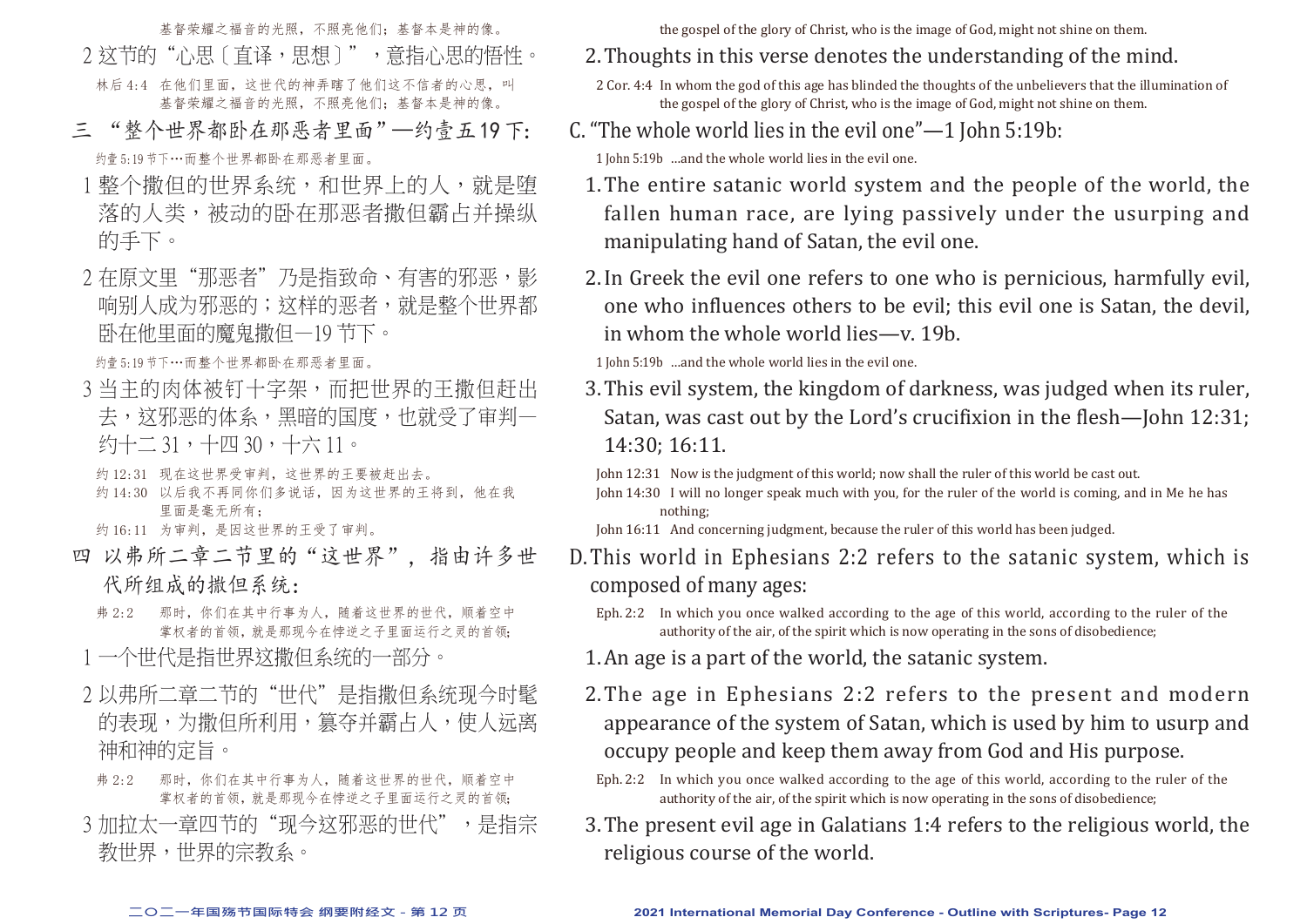- 加 1:4 基督照着我们神与父的旨意,为我们的罪舍了自己,要把 我们从现今这邪恶的世代救出来。
- 五 我们若要在现今的世代中给真理作见证,就必 须顺从保罗在罗马十二章二节的嘱咐:"不要 模仿这世代,反要借着心思的更新而变化":
	- 罗 12:2 不要模仿这世代,反要借着心思的更新而变化,叫你们验 证何为神那美好、可喜悦、并纯全的旨意。
- 1 模仿这世代,就是采取既非从我们重生之神儿女里 面而出,也非我们内里之人代表的外在彰显—约一  $12 \sim 13$
- 约 1:12 凡接受祂的, 就是信入祂名的人, 祂就赐他们权柄, 成为 神的儿女。
- 约 1:13 这等人不是从血生的,不是从肉体的意思生的,也不是从 人的意思生的,乃是从神生的。
- 2 我们不要被这世代同化,使我们这些从世界被圣别 归神的人,又变成和这世代同形状。
- 3 我们需要在心思的灵里得以更新,让调和的灵扩展 到我们的心思,而成了心思的灵,使我们的心思、 情感和意志,因着有新的元素作到我们这人里面, 而得以更新一弗四 23,林前六 17,罗十二 2。

弗 4:23 而在你们心思的灵里得以更新,

林前 6:17 但与主联合的,便是与主成为一灵。

罗 12:2 不要模仿这世代,反要借着心思的更新而变化,叫你们验 证何为神那美好、可喜悦、并纯全的旨意。

六 "所以要站住,用真理束你们的腰":用真理 束腰是要加强我们全人—弗六 14 上。

弗六 14 上 所以要站住,用直理束你们的腰…

- 七 我们能给神圣的真理作见证,因为我们借着与 那位真实的成为一,而认识真理—约壹五20:
	- 约壹 5:20 我们也晓得神的儿子已经来到,目将悟性赐给我们, 使我 们可以认识那位真实的;我们也在那位真实的里面,就是 在祂儿子耶稣基督里面。这是真神,也是永远的生命。
- 1 神的儿子主耶稣已经来到,且将悟性赐给我们,使
- Gal. 1:4 Who gave Himself for our sins that He might rescue us out of the present evil age according to the will of our God and Father,
- E. If we want to testify to the truth in the present age, we must obey Paul's command in Romans 12:2: "Do not be fashioned according to this age, but be transformed by the renewing of the mind":
	- Rom. 12:2 And do not be fashioned according to this age, but be transformed by the renewing of the mind that you may prove what the will of God is, that which is good and well pleasing and perfect.
	- 1.To be fashioned, conformed, is to assume an outward expression that does not come from within us nor is representative of our inner being as a regenerated child of God—John 1:12-13.
	- John 1:12 But as many as received Him, to them He gave the authority to become children of God, to those who believe into His name,

John 1:13 Who were begotten not of blood, nor of the will of the flesh, nor of the will of man, but of God.

- 2.We should not be assimilated by the world to the extent that we who have been separated from the world unto God have the same image as this age.
- 3.We need to be renewed in the spirit of our mind, allowing the mingled spirit to spread into our mind, thus becoming the spirit of the mind and causing our mind, emotion, and will to be renewed by a new element being wrought into our inner being—Eph. 4:23; 1 Cor. 6:17; Rom. 12:2.

Eph. 4:23 And that you be renewed in the spirit of your mind 1 Cor. 6:17 But he who is joined to the Lord is one spirit.

- F. "Stand therefore, having girded your loins with truth"; being girded with the truth is for the strengthening of our entire being—Eph. 6:14a. Eph. 6:14a Stand therefore, having girded your loins with truth…
- G.We can testify to the divine truth because we know the truth by being in the true One—1 John 5:20:
	- 1 John 5:20 And we know that the Son of God has come and has given us an understanding that we might know Him who is true; and we are in Him who is true, in His Son Jesus Christ. This is the true God and eternal life.
	- 1.The Lord Jesus, the Son of God, has come and has given us an

Rom. 12:2 And do not be fashioned according to this age, but be transformed by the renewing of the mind that you may prove what the will of God is, that which is good and well pleasing and perfect.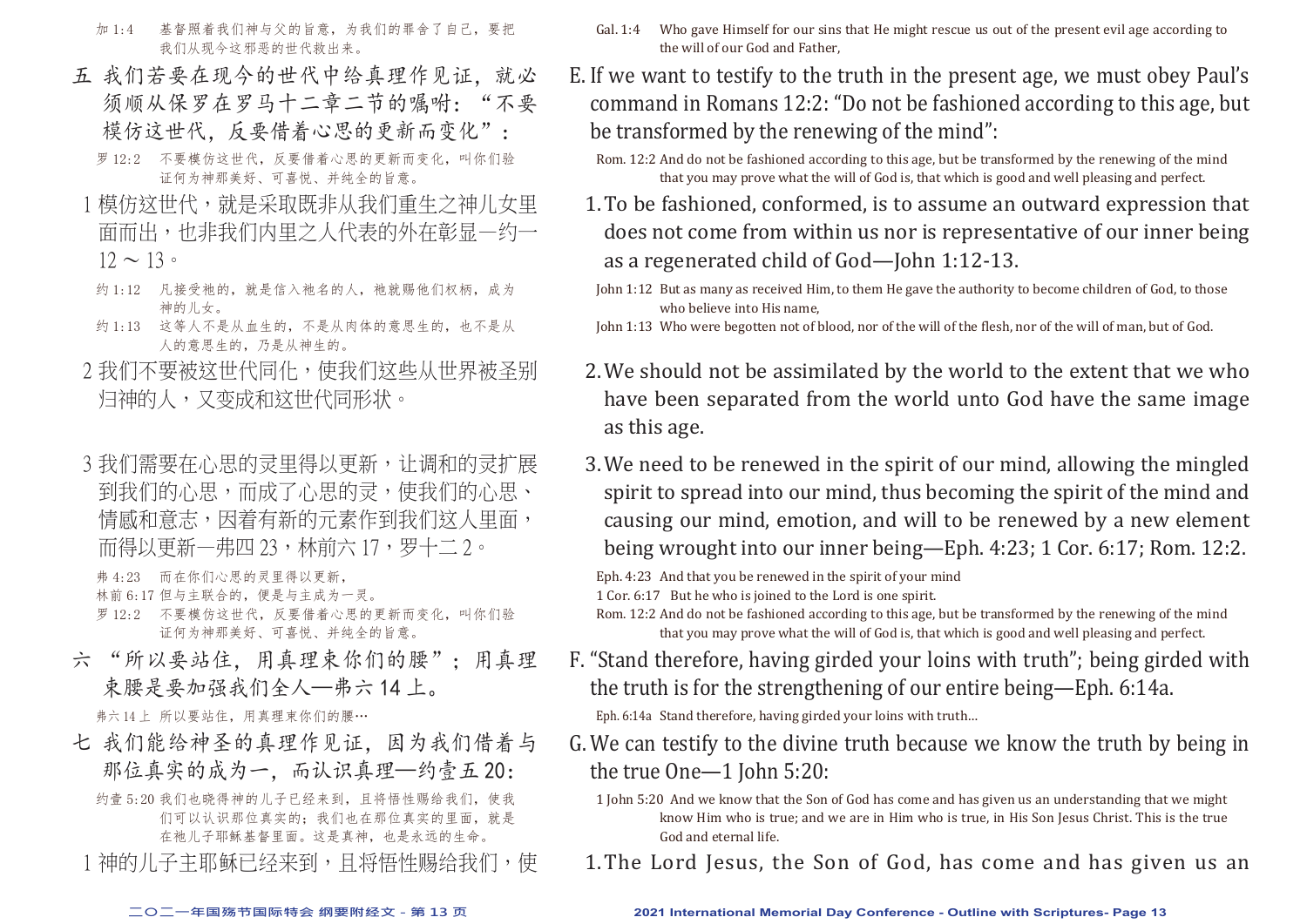我们可以认识那位真正、实际的神—约一 14,18, 约壹五 20。

- 约 1:14 话成了肉体, 支搭帐幕在我们中间, 丰丰满满地有恩典, 有 实际。我们也见过祂的荣耀,正是从父而来独生子的荣耀。
- 约1:18 从来没有人看见神,只有在父怀里的独生子,将祂表明 出来。
- 约壹 5:20 我们也晓得神的儿子已经来到, 且将悟性赐给我们, 使我 们可以认识那位真实的;我们也在那位真实的里面,就是 在祂儿子耶稣基督里面。这是真神,也是永远的生命。
- 2 约壹五章二十节两次说到"那位真实的",那真实 者,那真实:
- 约壹 5:20 我们也晓得神的儿子已经来到, 且将悟性赐给我们, 使我 们可以认识那位真实的;我们也在那位真实的里面,就是 在祂儿子耶稣基督里面。这是真神,也是永远的生命。
- a "那位真实的(那真实者)"这辞是指神对我们成 了主观的,指客观的神在我们的生活和经历中成了 那真实者。
- b 那真实者就是神圣的实际;认识那真实者,意即借 着经历、享受并拥有这实际,而认识这神圣的实际。
- c 这节指明神圣的实际,就是神自己,已经在经历中 成为我们的实际;那曾经对我们是客观的神,已经 成为我们主观的实际—6 节。
- 约壹 5:20 我们也晓得神的儿子已经来到, 且将悟性赐给我们, 使我 们可以认识那位真实的;我们也在那位真实的里面,就是 在祂儿子耶稣基督里面。这是真神,也是永远的生命。
- 约壹 5:6 这借着水与血来的,就是耶稣基督;不是单凭着水,乃是凭着 水,又凭着血;并且作见证的就是那灵,因为那灵就是实际。
- 八 因着我们认识那真实者和真理的灵,(20,四 6,)又因为基督这真理活在我们里面,并且 三一神在我们里面运行,把我们作成神人,就是 基督这第一个神人的复制。我们就能给真理作见 证,正如主自己所作的,祂说,"我为此而生, 也为此来到世间,为要给真理作见证;凡属真理 的人,就听我的声音。"(约十八 37 下。)

#### understanding that we might know the genuine and real God—John 1:14, 18; 1 John 5:20.

- John 1:14 And the Word became flesh and tabernacled among us (and we beheld His glory, glory as of the only Begotten from the Father), full of grace and reality.
- John 1:18 No one has ever seen God; the only begotten Son, who is in the bosom of the Father, He has declared Him.
- 1 John 5:20 And we know that the Son of God has come and has given us an understanding that we might know Him who is true; and we are in Him who is true, in His Son Jesus Christ. This is the true God and eternal life.
- 2.First John 5:20 twice speaks of "Him who is true," the true One, the True:
	- 1 John 5:20 And we know that the Son of God has come and has given us an understanding that we might know Him who is true; and we are in Him who is true, in His Son Jesus Christ. This is the true God and eternal life.
- a. The term the true One refers to God becoming subjective to us, to the God who is objective becoming the true One in our life and experience.
- b.The true One is the divine reality; to know the true One means to know the divine reality by experiencing, enjoying, and possessing this reality.
- c. Verse 20 indicates that the divine reality, which is God Himself, has become our reality in our experience; the God who was once objective to us has become our subjective reality—v. 6.
- 1 John 5:20 And we know that the Son of God has come and has given us an understanding that we might know Him who is true; and we are in Him who is true, in His Son Jesus Christ. This is the true God and eternal life.
- 1 John 5:6 This is He who came through water and blood, Jesus Christ; not in the water only, but in the water and in the blood; and the Spirit is He who testifies, because the Spirit is the reality.
- H.Because we know the true One and the Spirit of truth (v. 20; 4:6) and because Christ, the truth, is living in us and the Triune God is operating in us to make us God-men—the reproduction of Christ, the first God-man we can testify to the truth as the Lord Himself did when He said, "For this I have been born, and for this I have come into the world, that I would testify to the truth. Everyone who is of the truth hears My voice" (John 18:37b).